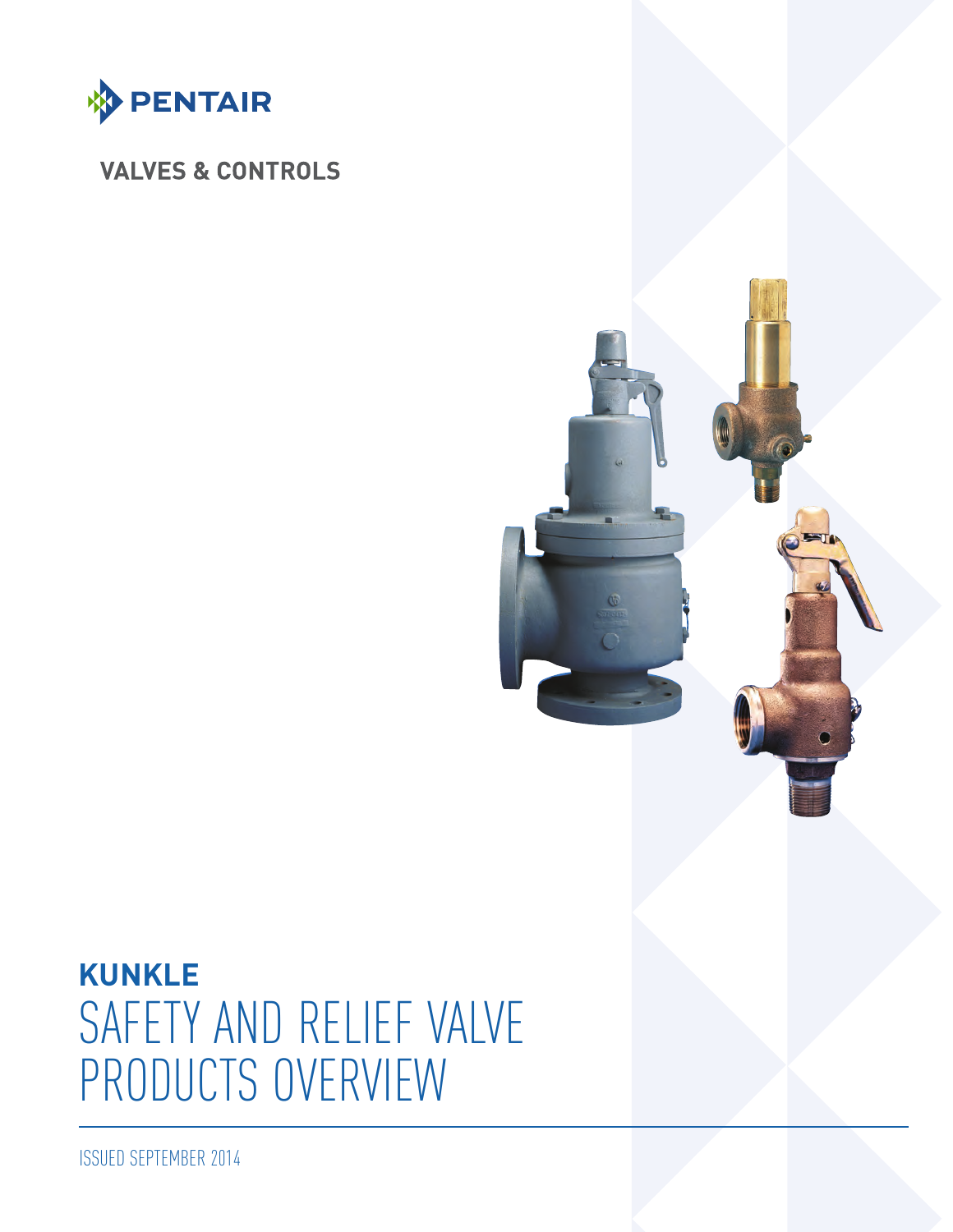# **KUNKLE** SAFETY AND RELIEF VALVE PRODUCTS OVERVIEW

### **Contents**

|                                                      | 4  |
|------------------------------------------------------|----|
| Models 19, 19M, 20, 20M, 20P, 20MP, 200A and 200H    | 4  |
|                                                      | 4  |
|                                                      | 5  |
|                                                      | 5  |
|                                                      | 5  |
|                                                      | 6  |
|                                                      | 6  |
|                                                      | 6  |
|                                                      | 7  |
|                                                      | 7  |
|                                                      | 8  |
| Models 264, 265, 266, 267, 264P, 265P, 266P and 267P | 8  |
|                                                      | 9  |
|                                                      | 9  |
|                                                      | 10 |
|                                                      | 10 |
|                                                      | 10 |
|                                                      | 11 |
|                                                      | 12 |
|                                                      | 12 |
|                                                      | 13 |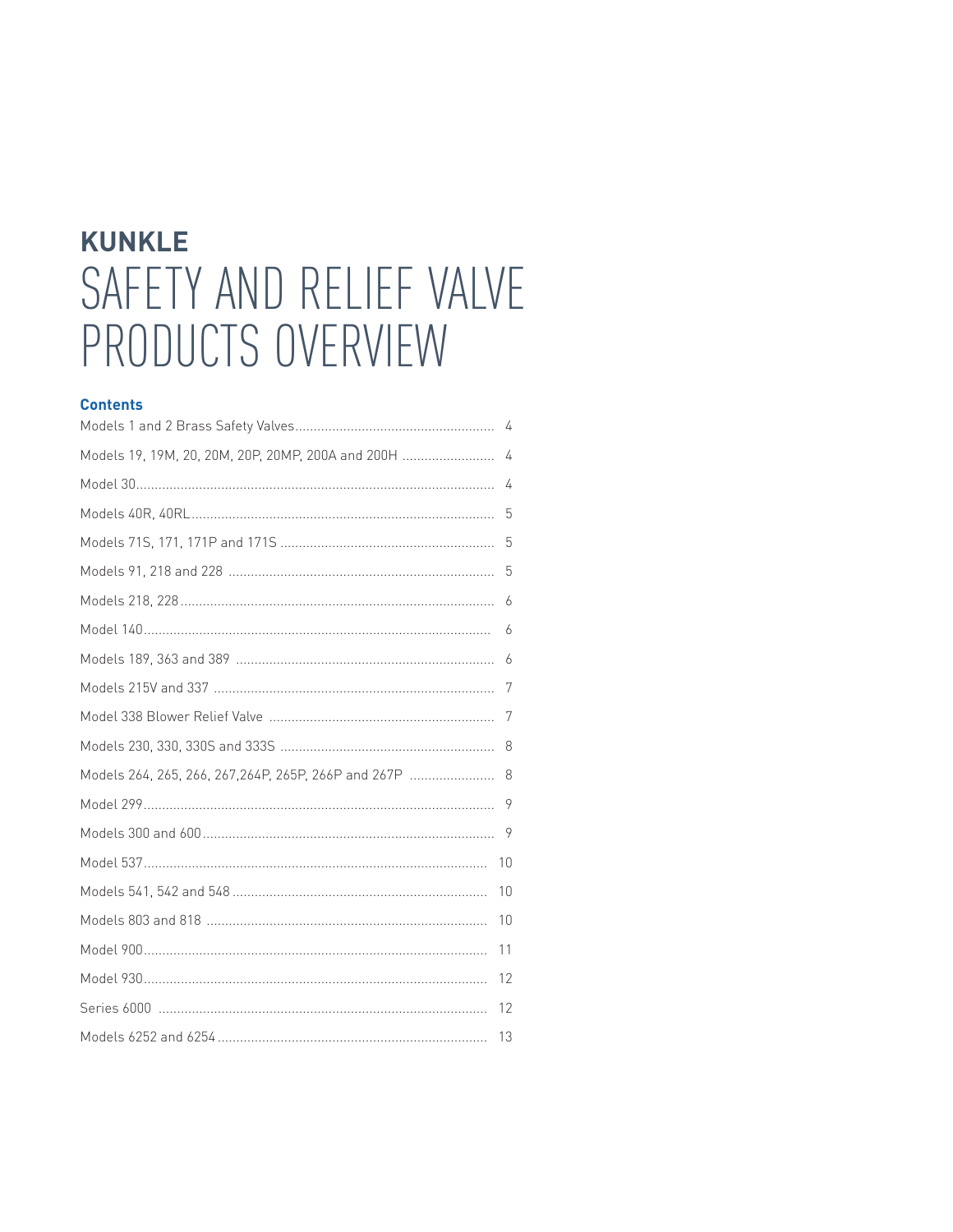

### **Performance**

Kunkle Valve is a leading supplier of Safety and Relief Valve Products for industrial and commercial applications, such as steam boilers, air, or non-hazardous gases. Kunkle products are available with certification to ASME Section I, Section IV, and Section VIII. In addition, Kunkle Valve offers a range of

non-code products. The breadth of the Kunkle Valve product offering is second to none in terms of industrial and commercial safety and relief valve products. Products range in size from 1/4" NPT to 6" flange and are suitable for services ranging from cryogenic to 850°F, at pressures ranging from vacuum to 6,500 psig. BSP threads available on selected models.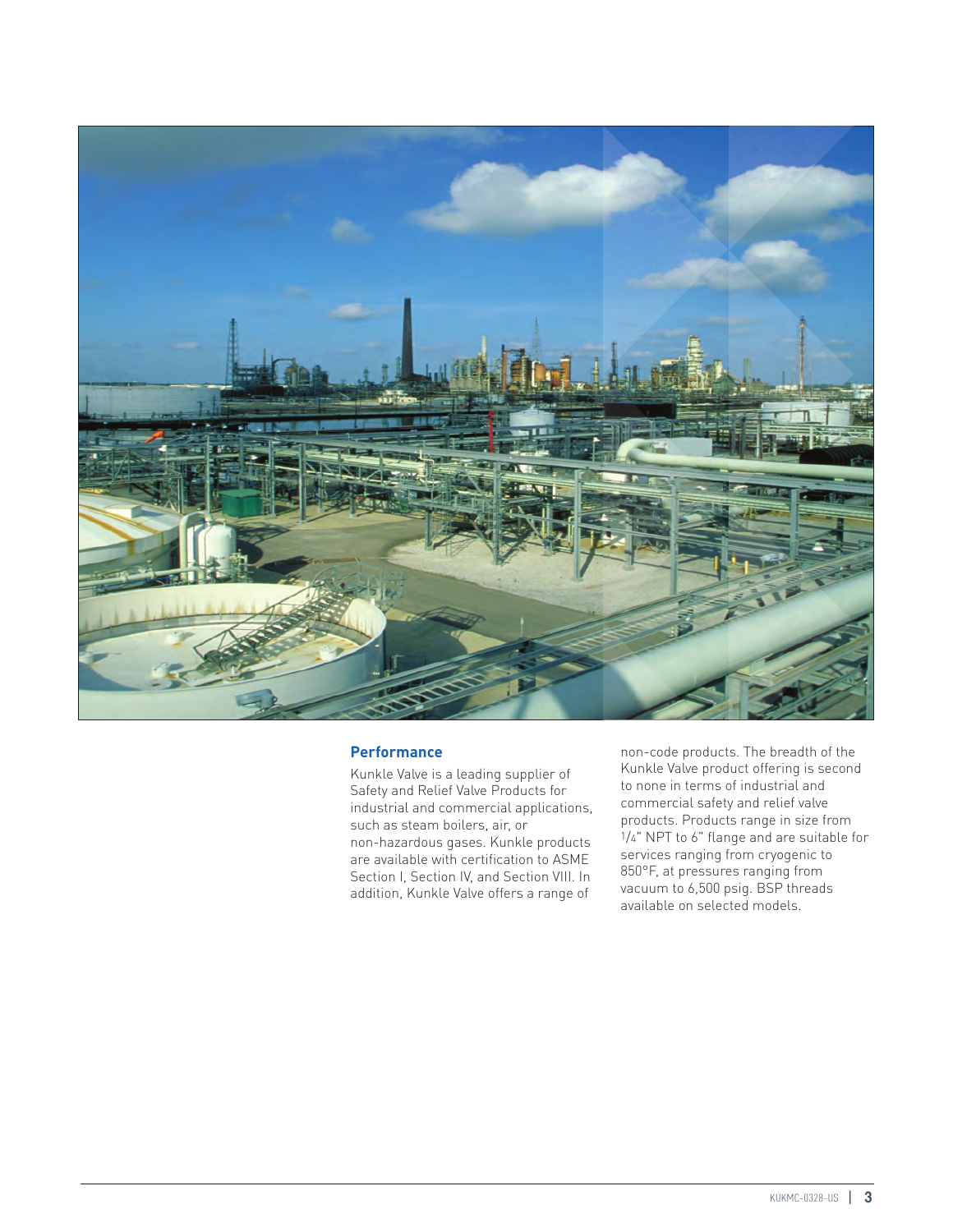# **Bronze Safety ValVeS for air, GaS and Steam SerVice**

| Model:               | <b>Models 1 and 2</b>                                                                                                                                                                                                                                                                                                                                                                      |  |
|----------------------|--------------------------------------------------------------------------------------------------------------------------------------------------------------------------------------------------------------------------------------------------------------------------------------------------------------------------------------------------------------------------------------------|--|
| Features:            | Compact assembly allows minimum space requirements.<br>Precision lapped, metal-to-metal beveled seat provides<br>premium shutoff. Adjustable blowdown for precise<br>opening, with minimum preopen or simmer, and exact<br>blowdown control. Available in top or side outlet. Nickel<br>plating for use on institutional equipment and vibration<br>dampener on lift lever both available. |  |
| Sizes:               | $1/2$ ", $3/4$ " and 1" [15, 18 and 25 mm]                                                                                                                                                                                                                                                                                                                                                 |  |
| Press/Temp Limits:   | 250 psig [17.2 barg]/406°F [208°C]                                                                                                                                                                                                                                                                                                                                                         |  |
| <b>Applications:</b> | • Air and non-hazardous gas service.<br>• Air/Gas compressors - portable or stationary.<br>· Pressure vessels - including tanks, receivers,<br>intercoolers, aftercoolers.<br>• Steam turbines, kettles, other steam-processing<br>equipment.                                                                                                                                              |  |
| Code:                | UV                                                                                                                                                                                                                                                                                                                                                                                         |  |



# **Bronze relief ValVeS for liquid SerVice**

| Model:                    | <b>Models 19, 20 and 200</b>                                                                                                                                                                                                                                                                                                     |
|---------------------------|----------------------------------------------------------------------------------------------------------------------------------------------------------------------------------------------------------------------------------------------------------------------------------------------------------------------------------|
| Features:                 | Extra heavy, rugged construction. Both inlet and outlet<br>connections are cast integral with body to permit easy<br>inspection and servicing without disconnecting piping.<br>Seats lapped for optimum performance. Spherical pivot<br>between disc and spring corrects misalignment and<br>compensates for spring side thrust. |
| Sizes:                    | $1/2$ " to 3" [15 to 80 mm]                                                                                                                                                                                                                                                                                                      |
| <b>Press/Temp Limits:</b> | 500 psig [20.7 barg]/406°F [208°C]                                                                                                                                                                                                                                                                                               |
| Applications:             | . Overpressure relief and protection of pumps, tanks, lines<br>and hydraulic systems.<br>• Pressure regulation.                                                                                                                                                                                                                  |



*Request KUKMC-0376-US*

# **BraSS Safety relief ValVe for air and GaS SerVice**

| Model:                    | Model 30                                                                                                                                                                              |
|---------------------------|---------------------------------------------------------------------------------------------------------------------------------------------------------------------------------------|
| Features:                 | Top-quided disc provides optimum performance.                                                                                                                                         |
| Sizes:                    | $1/4$ " [7 mm]                                                                                                                                                                        |
| <b>Press/Temp Limits:</b> | 4000 psig [276 barg]/300°F [150°C]                                                                                                                                                    |
| <b>Applications:</b>      | • Small to medium size, multi-stage, air compressors,<br>intercoolers, aftercoolers, instrument/control air lines<br>and systems.<br>• Air tanks/receivers and pressurized equipment. |
| Code:                     |                                                                                                                                                                                       |

**Code:**



*Request KUKMC-0377-US*





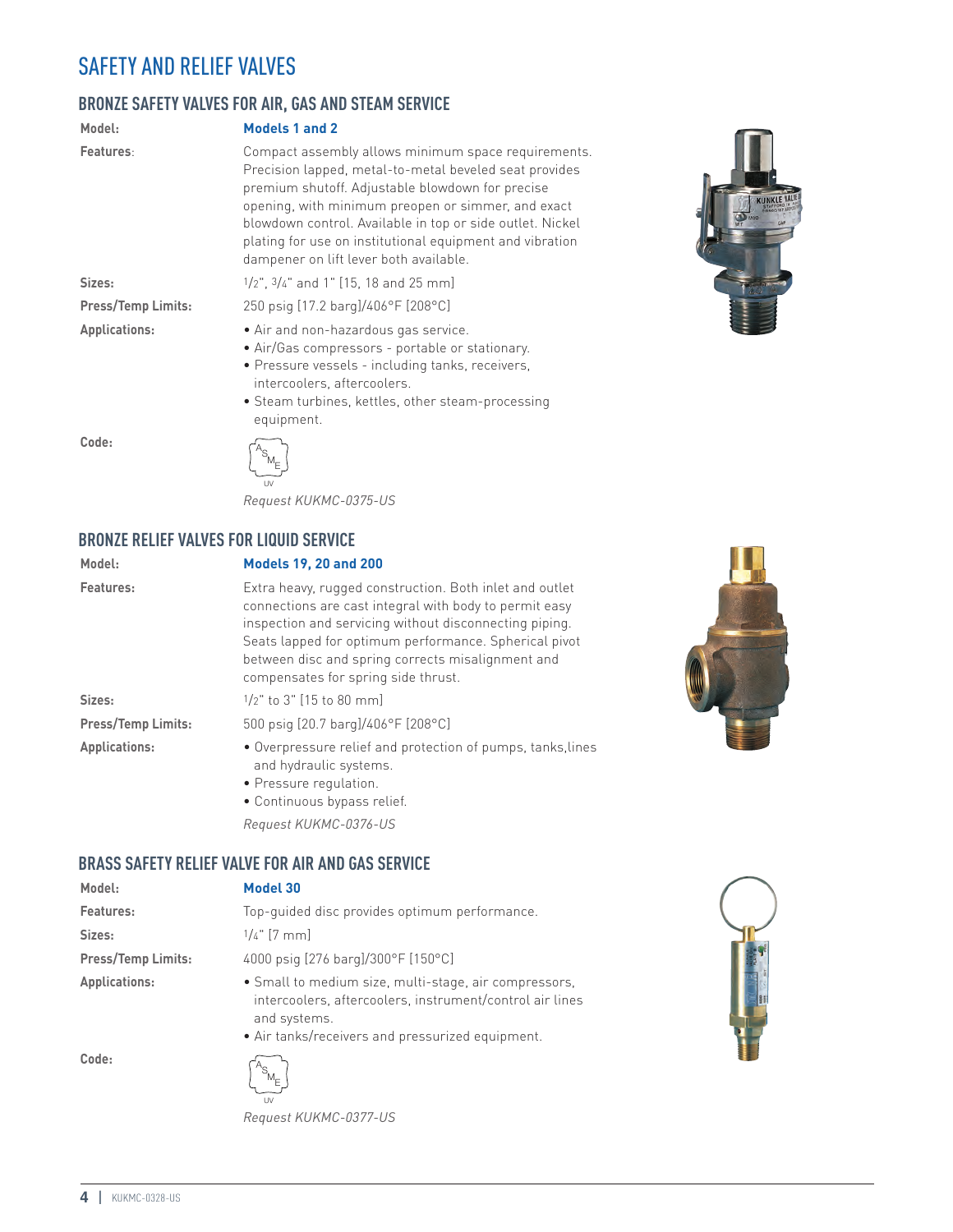# **Sentinel relief ValVeS for Steam SerVice**

### **Model: Models 40R and 40RL**



**Features**: All parts are stainless steel. Precision lapped beveled seats for optimum performance. Pivot between spring and disc corrects misalignment and compensates for spring side thrust.

**Sizes:** 1/2" and 3/4" [15 and 18 mm]

**Press/Temp Limits:** 400 psig [27.6 barg]/850°F [455°C]

- **Applications:**  Sentinel (warning) on steam equipment. Intended as audible warning device, not for pressure relief.
	- Steam turbines.

*Request KUKMC-0378-US*

# **iron, Steel, StainleSS Steel relief ValVeS for liquid SerVice**

### **Model: Models 71S and 171**

**Features**: Extra heavy, rugged construction. Seats lapped for optimum performance. Spherical pivot between disc and spring corrects misalignment and compensates for spring side thrust.

**Sizes:** 1/2" to 2" [15 to 50 mm] **Press/Temp Limits:** 400 psig [27.6 barg]/550°F [288°C]

- **Applications:** Overpressure relief and protection of pumps, tanks, lines and hydraulic systems. Acid, caustic, ammonia and other corrosive liquids requiring iron, steel or stainless steel materials.
	- Pressure regulation.
	- Bypass relief.
	- All 316 stainless steel Models 171S suitable for sanitary/edible corrosive applications.

*Request KUKMC-0379-US*

# **iron relief ValVeS for liquid SerVice**

### **Model: Model 91**

Features: Extra heavy, rugged construction with bolted bonnet to permit easy inspection and servicing without removal from system. Quality cast iron body and bonnet with bronze trim (insert and disc). Available with optional stainless steel insert and disc. Spring is steel with aluminum painting for corrosion protection. High lift, wing guided disc offers high relieving capacity. Insert and disc lapped for optimum performance. Pivot between disc and spring corrects misalignment and compensates for side thrust.

**Sizes:** 11/2" to 6" [40 to 150 mm] **Press/Temp Limits:** 400 psig [27.6 barg]/406°F [208°C]

- **Applications:** Overpressure relief and protection of pumps, tanks, lines and hydraulic systems.
	- Pressure regulation.
	- Suitable for installations where back pressures to 60 psig [4.14 barg] are present.

*Request KUKMC-0380-US*

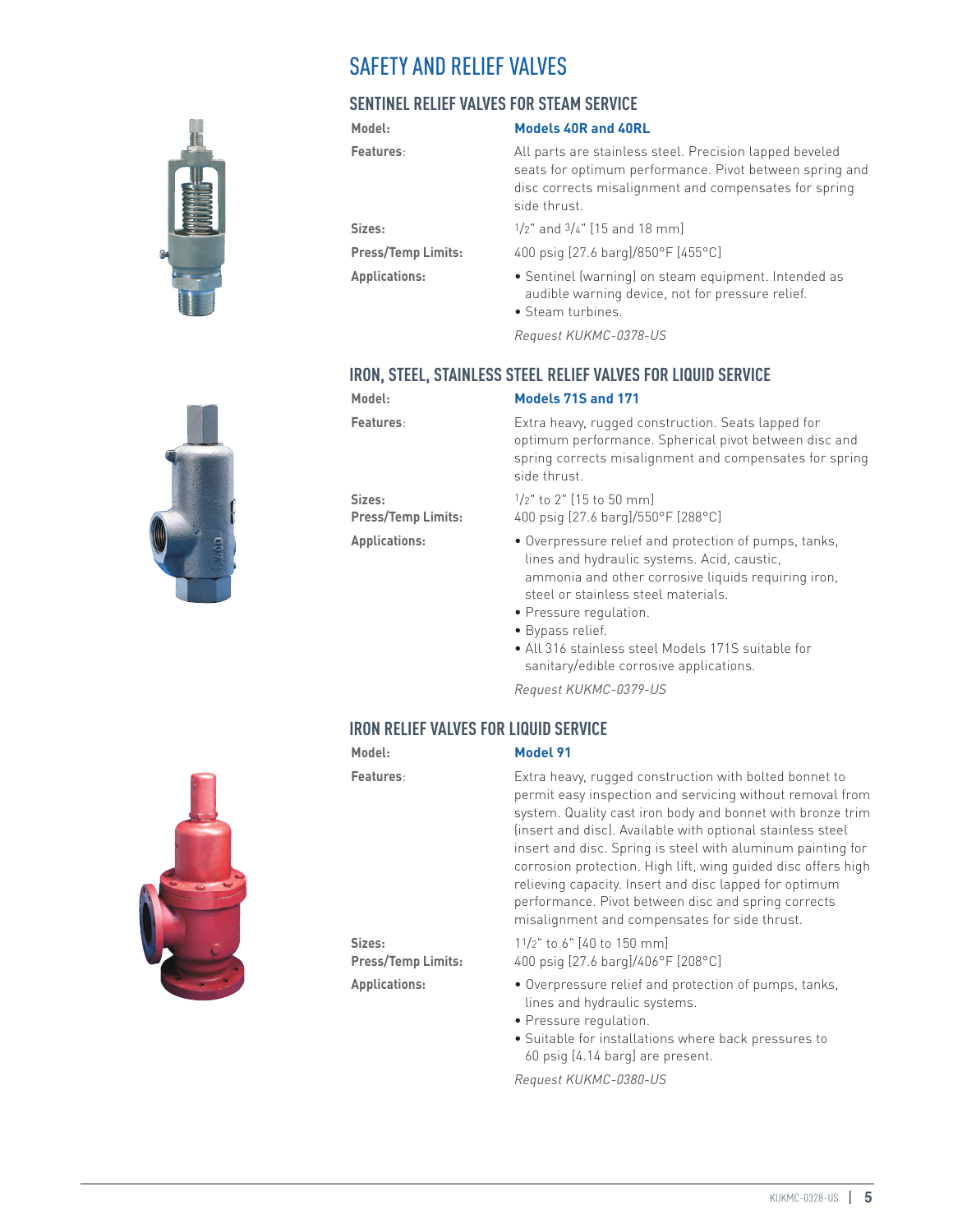# **iron relief ValVeS for liquid SerVice**

| Model:                              | <b>Models 218 and 228</b>                                                                                                                                                                                                                                                                                                                                                                                                                                                                                                                         |
|-------------------------------------|---------------------------------------------------------------------------------------------------------------------------------------------------------------------------------------------------------------------------------------------------------------------------------------------------------------------------------------------------------------------------------------------------------------------------------------------------------------------------------------------------------------------------------------------------|
| Features:                           | Extra heavy, rugged construction with bolted bonnet to<br>permit easy inspection and servicing without removal from<br>system. Quality cast iron body and bonnet with bronze trim<br>(insert and disc). Available with optional stainless steel<br>insert and disc. Spring is steel with aluminum painting for<br>corrosion protection. High lift, wing guided disc offers high<br>relieving capacity. Insert and disc lapped for optimum<br>performance. Pivot between disc and spring corrects<br>misalignment and compensates for side thrust. |
| Sizes:<br><b>Press/Temp Limits:</b> | 3", 4" and 6" [80, 100 and 150 mm]<br>Adjustable 60/200 psig [4.14/13.8 barg]/406°F [208°C]                                                                                                                                                                                                                                                                                                                                                                                                                                                       |
| <b>Applications:</b>                | • Fire Pump Service, UL and FM approved.<br>• 218 standard with handwheel for easy adjustment.                                                                                                                                                                                                                                                                                                                                                                                                                                                    |



**Code:**

 $\textcircled{\tiny{fM}}$ (h) *Request KUKMC-0380-US*

# **StainleSS Steel relief ValVeS for liquid SerVice**

| Model:                              | Model 140                                                                                                                           |
|-------------------------------------|-------------------------------------------------------------------------------------------------------------------------------------|
| Features:                           | Compact design requires minimum installation space.<br>Angle lapped seat provides tight shut-off.                                   |
| Sizes:<br><b>Press/Temp Limits:</b> | $3/8$ " and $1/2$ " [10 and 15 mm]<br>300 psig [20.7 barg]/406°F [208°C]                                                            |
| <b>Applications:</b>                | • A general utility valve of all stainless steel construction,<br>including spring, for liquid and non-code vapor<br>installations. |
|                                     | Request KUKMC-0381-US                                                                                                               |

*Request KUKMC-0382-US*

 $M_{\mathsf{E}}$ UV

# **Safety ValVeS for air GaS, cryoGenic SerVice**

| Model:                       | <b>Models 189, 363 and 389</b>                                                                                                                                                                                                                                                                                                                                                        |
|------------------------------|---------------------------------------------------------------------------------------------------------------------------------------------------------------------------------------------------------------------------------------------------------------------------------------------------------------------------------------------------------------------------------------|
| Features:                    | Unique three-piece disc assembly (with Teflon® seat/seal)<br>offers superior "leak-free" performance over the entire<br>pressure/temperature operating range. Control ring offers<br>precise adjustment of blowdown. Heavy duty construction<br>provides long service life. Pivot between disc and spring<br>corrects for all misalignment and compensates for spring<br>side thrust. |
| Sizes:<br>Press/Temp Limits: | $1/2$ " and $3/4$ " [15 and 18 mm]<br>2500 psig [172.4 barg]/350°F [177°C]                                                                                                                                                                                                                                                                                                            |
| <b>Applications:</b>         | • Cryogenic "cold" and liquefied gas, oxygen and gas<br>service.<br>• Multi-stage air and gas compressors, intercoolers and<br>aftercoolers and receivers.<br>• Thermal expansion relief and/or full rated capacity<br>discharge.<br>• Air, gas and liquefied gas lines and systems.                                                                                                  |
| Code:                        | $A_{\rm S}$                                                                                                                                                                                                                                                                                                                                                                           |



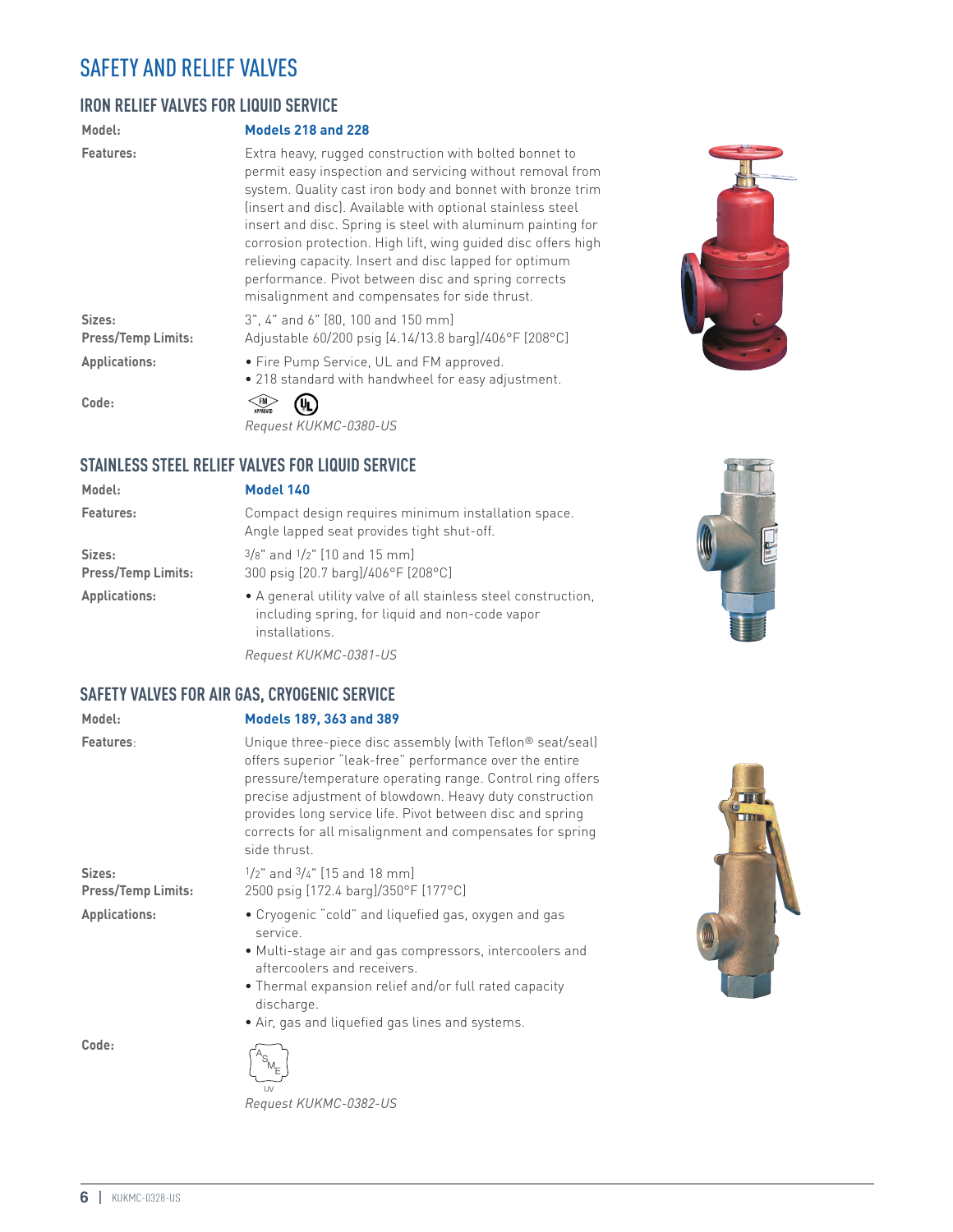## **iron Vacuum ValVeS**

# **Model: Model 215V**

Features: **High capacity full nozzle design. Bronze nozzle, disc and** guide with cast iron housing. Flat bronze valve seats are lapped for optimum performance. Warn ring offers easy adjustability for precise opening and minimum pre-open or simmer and exact blowdown control. Pivot between disc and spring corrects misalignment and compensates for spring side thrust.

**Sizes:** 2", 21/2" and 3" [50, 65 and 80 mm]

**Vacuum Limits:** 2" to 29" Hg [67.7 to 982 mbarg]/406°F [208°C]

- **Applications:** Bulk hauling trailers/equipment.
	- Light gauge tanks.
	- Protection of high volume vacuum pumps and conveying systems.

**Code:**

# $C\epsilon$

*Request KUKMC-0383-US*

### **iron Safety ValVeS for air and non-HazardouS GaS SerVice**

### **Model: Model 337**



Features: **High capacity full nozzle design. Bronze nozzle, disc and** guide with cast iron housing. Flat bronze valve seats are lapped for optimum performance. Warn ring offers easy adjustability for precise opening and minimum pre-open or simmer and exact blow-down control. Pivot between disc and spring corrects misalignment and compensates for spring side thrust. Reversible lift lever for "pull-up" or "pull-down" manual testing. Optional SS trim available.

**Sizes:** 2", 2<sup>1</sup>/2" and 3" [50, 65 and 80 mm] **Press/Temp Limits:** 60 psig [4.14 barg]/406°F [208°C]

- **Applications:** Protection of low-to-medium pressure, high volume blowers, compressors and pneumatic conveying systems.
	- Bulk hauling trailers/equipment.
	- Light gauge trucks.



*Request KUKMC-0383-US*



### **Blower relief ValVeS**

**Model: Model 338 Sizes:** 2" [50 mm]

**Code:**

Features: A non-code modulating relief valve for air service.

**Press/Temp Limits:** 5 to 30 psig [0.69 to 2.06 barg] -30°F to 400°F [-34°C to 204°C]

- **Applications:** Protection of low to medium pressure, high volume blowers.
	- Bulk hauling trailers/equipment.

*Request KUKMC-0258-US*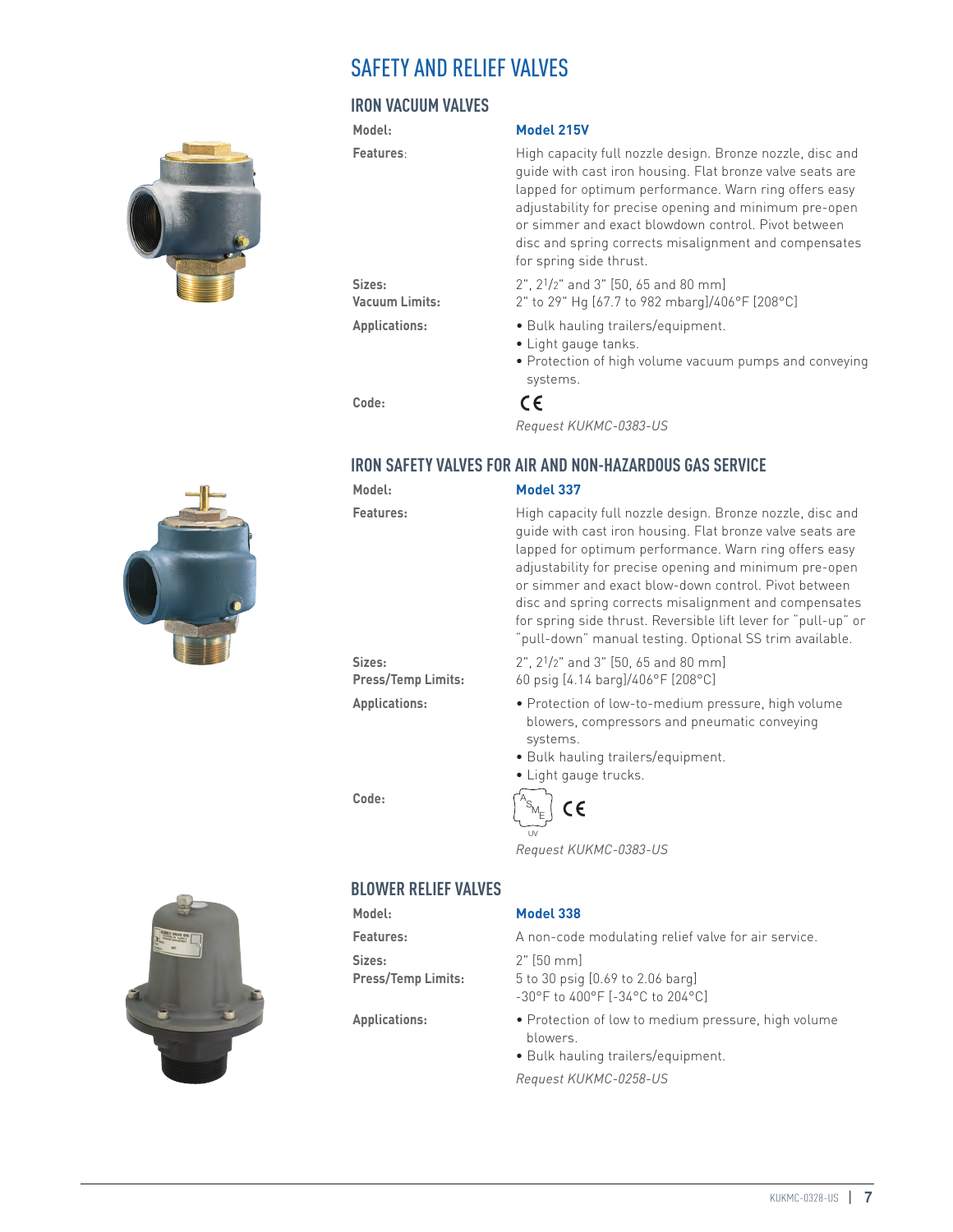# **relief ValVeS for air/GaS SerVice**

| Model:                    |                                                                                                                                                                                                                                            | Models 230, 330, 330S and 333S                                                                                                                                                                                                                                                                                                                                                                                                                              |
|---------------------------|--------------------------------------------------------------------------------------------------------------------------------------------------------------------------------------------------------------------------------------------|-------------------------------------------------------------------------------------------------------------------------------------------------------------------------------------------------------------------------------------------------------------------------------------------------------------------------------------------------------------------------------------------------------------------------------------------------------------|
| Features:                 |                                                                                                                                                                                                                                            | Lightweight aluminum construction, resistant to<br>environmental and internal corrosion. Opening pressure is<br>repetitively consistent, relief action is smooth, reseating is<br>positive with minimum pressure drop. The full spring load<br>is never imparted to synthetic disc insert. Seat tightness<br>increases to a maximum as inlet pressure approaches the<br>opening pressure. Urethane soft seat available for<br>improved seating performance. |
| Sizes:                    |                                                                                                                                                                                                                                            | 1/4" to 1/2" [7 to 15 mm]                                                                                                                                                                                                                                                                                                                                                                                                                                   |
| <b>Press/Temp Limits:</b> | 330:                                                                                                                                                                                                                                       | 1000 psig [69.9 barg] minimum,<br>5500 psig [379.2 barg] maximum/<br>185°F [85°C]                                                                                                                                                                                                                                                                                                                                                                           |
|                           |                                                                                                                                                                                                                                            | 3305/3335: 1000 psig [69.9 barg] minimum,<br>6500 psig [448.1 barg] maximum/<br>185°F [85°C]                                                                                                                                                                                                                                                                                                                                                                |
|                           | 230:                                                                                                                                                                                                                                       | 300 psig [20.7 barg] minimum,<br>1500 psig [103.4 barg] maximum/<br>185°F [85°C]                                                                                                                                                                                                                                                                                                                                                                            |
| <b>Applications:</b>      | · Multi-stage high pressure compressors, intercoolers<br>and after-coolers.<br>. High pressure receivers and storage bottles.<br>· Thermal expansion relief.<br>· Breathing air pac recharge compressors.<br>· Scuba recharge compressors. |                                                                                                                                                                                                                                                                                                                                                                                                                                                             |
| Code:                     | $\mathcal{S}_{\mathsf{M}_{\overline{F}}}$<br>CE                                                                                                                                                                                            |                                                                                                                                                                                                                                                                                                                                                                                                                                                             |

*Request KUKMC-0384-US* UV

### **Steel, StainleSS Steel Safety/relief ValVeS for liquid, air, GaS, Steam SerVice Model: Models 264, 265, 266, and 267**

| Model:                       | Models 264, 265, 266, and 267                                                                                                                                                                                                                                                                                                    |
|------------------------------|----------------------------------------------------------------------------------------------------------------------------------------------------------------------------------------------------------------------------------------------------------------------------------------------------------------------------------|
| Features:                    | Extra heavy rugged construction. Top guided design offers<br>high capacity with 0.110 in <sup>2</sup> [0.2794 cm <sup>2</sup> ] orifice area.<br>Seats lapped to optical flatness. Ball bearing pivot<br>between disc and spring corrects misalignment and<br>compensates for spring side thrust. O-ring soft seat<br>available. |
| Sizes:<br>Press/Temp Limits: | $1/2$ ", $3/4$ " and 1" [15, 18, and 25 mm]<br>3300 psig [227.6 barg]/750°F [400°C]                                                                                                                                                                                                                                              |
| <b>Applications:</b>         | · Protection of pumps, compressors, pressure vessels or<br>systems handling corrosive liquids or vapors at high<br>pressure and/or temperature.<br>· Sentinel (warning) on steam equipment.                                                                                                                                      |
| Code:                        | 1 IV<br>Request KUKMC-0385-US                                                                                                                                                                                                                                                                                                    |

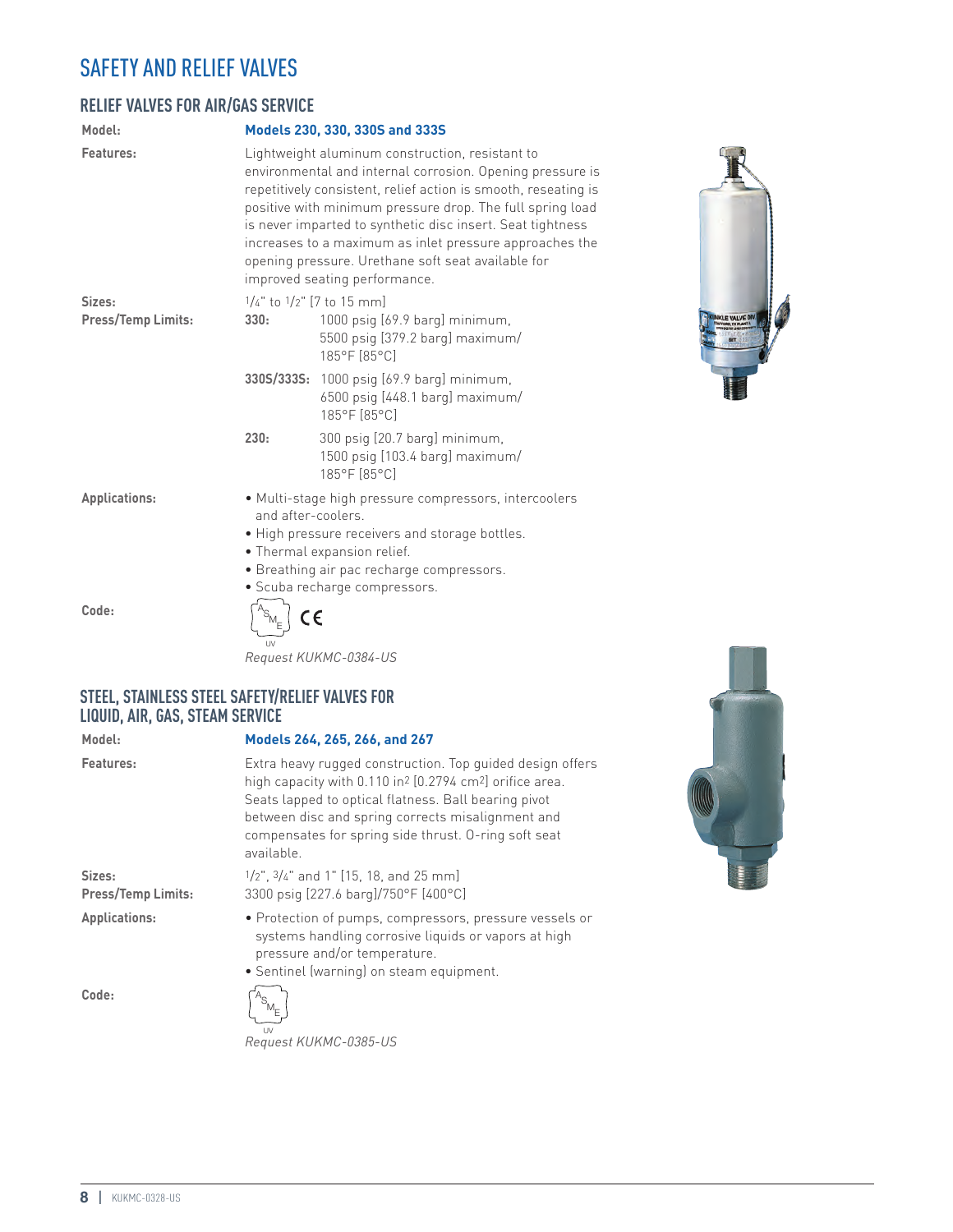### **Steel Safety ValVeS for Steam, air, non-HazardouS GaS SerVice**

### **Model: Models 300 and 600**

Features: **Heavy duty construction of high quality steel with stainless** steel full-nozzle trim. Bolted bonnet design for easy maintenance. Steel yoke incorporates a cover-shield for guiding surfaces and provides for fully exposed spring. Seats lapped to optical flatness. Dual control rings offer easy adjustability for precision opening with minimum pre-open or simmer and exact blowdown control. Heavy duty lift lever assembly.

**Sizes:** 11/4" to 6" [32 through 150 mm] **Press/Temp Limits:** 1000 psig [69 barg]/750°F [ 400°C]

- **Applications:** Steam boilers and generators.
	- Pressure reducing stations.
	- Air/gas compressors reciprocating or rotary.
	- Pressure vessels including tanks, receivers, intercoolers, oil-gas separators, lines.
	- Gags available.



*Request KUKMC-0387-US*

**Code:**

# **drip pan elBow**

**Model: Model 299** 

Features: **Illustration shows a discharge elbow and drip pan unit** attached to a safety valve with female NPT outlet. For safety valves with flanged outlets – 2" to 4" – use companion flange, short nipple and drip pan elbow, all same size as valve outlet. 6" and 8" elbows have integral 125# ANSI B16.1 Flange.

> Important - Length of discharge piping must be kept to a minimum. For design considerations see articles: "Steam Flow Through Safety Valve Vent Pipes" by H.E. Brandmaier and M.E. Knebel (Dec. 1975) and "Analysis of Power Plant Safety and Relief Valve Vent Stacks" by G.S. Liao (Nov. 1974) available through ASME Publications.

**Applications:** Recommended installation on outlet/discharge pipe for safety valves. Used on steam service.

*Request KUKMC-0386-US*

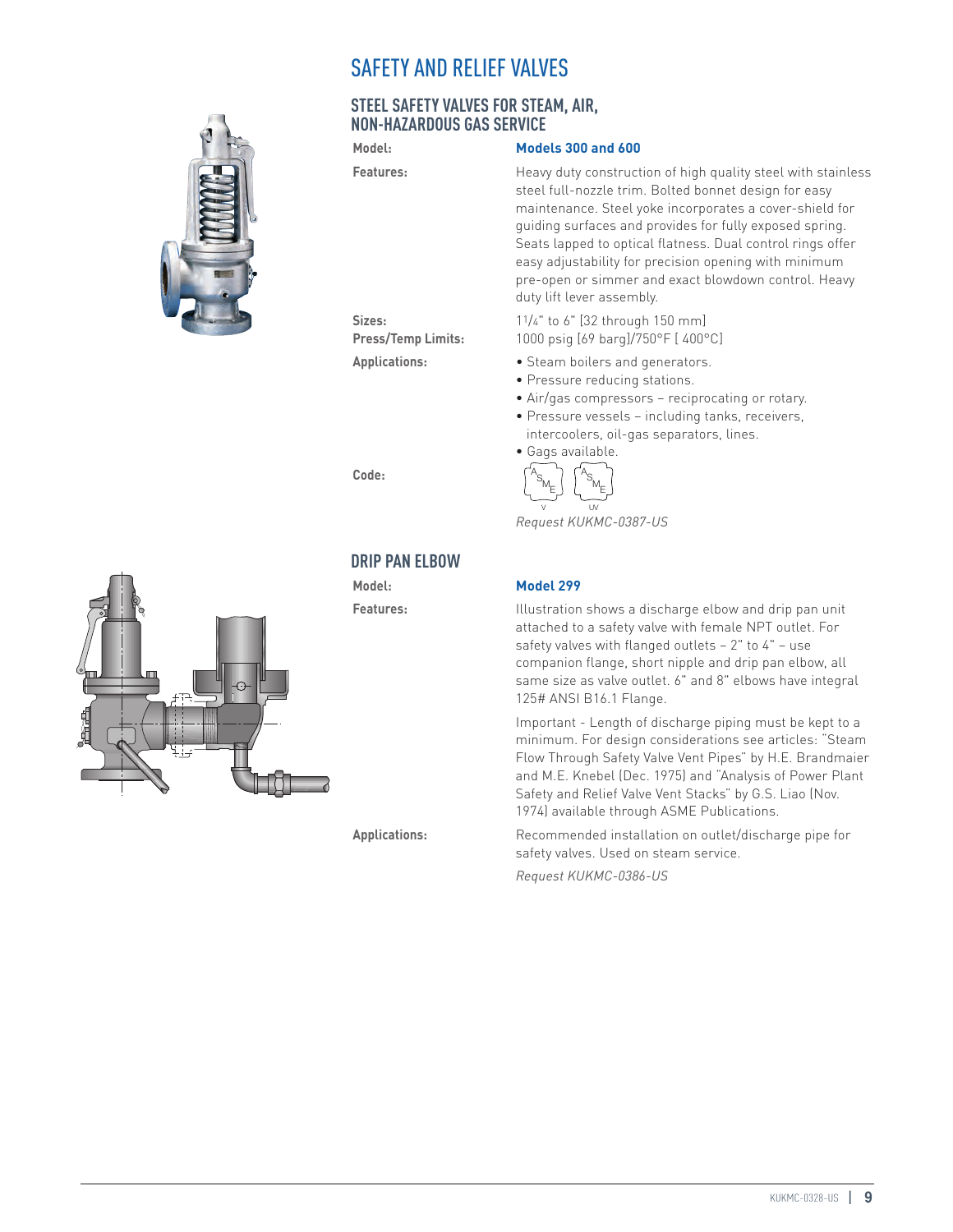# **Safety ValVeS for Hot water HeatinG BoilerS**

|  | .       |   |
|--|---------|---|
|  | 'oael : | , |
|  |         |   |

| Features:                           | Extra heavy construction provides long life. Top guided disc<br>assembly incorporates resilient seal in seating area.<br>Working parts are protected from corrosion by discharged<br>liquid by an isolating diaphragm. Pivot between disc<br>assembly and stem corrects for misalignment and<br>compensates for spring side thrust. Heavy duty lift lever. |
|-------------------------------------|------------------------------------------------------------------------------------------------------------------------------------------------------------------------------------------------------------------------------------------------------------------------------------------------------------------------------------------------------------|
| Sizes:<br><b>Press/Temp Limits:</b> | $3/4$ " to 2" [18 to 50 mm]<br>160 psig [11 barg]/250°F [121°C]                                                                                                                                                                                                                                                                                            |
| <b>Applications:</b>                | • Hot water boiler and generators.<br>• ASME Code Section IV.                                                                                                                                                                                                                                                                                              |
| Code:                               |                                                                                                                                                                                                                                                                                                                                                            |



 $Model:$ 



*Request KUKMC-0388-US* HV

# **Brass Safety Valves for Air, Non-hazardous Gas**

| Model:                              | <b>Models 541, 542 and 548</b>                                                                                                                                                                                                        |
|-------------------------------------|---------------------------------------------------------------------------------------------------------------------------------------------------------------------------------------------------------------------------------------|
| Features:                           | Top quided disc - High capacity - Brass construction<br>- Manual lift ring - Canadian registered.<br>541 - Brass construction/BUNA-N seat<br>$542$ – Brass construction/Viton® seat<br>548 - Brass construction/SS seat (metal seats) |
| Sizes:<br><b>Press/Temp Limits:</b> | $1/4$ " and $1/2$ " [7 and 15 mm]<br>400 psig [27.6 barg]/400°F [204°C]                                                                                                                                                               |
| <b>Applications:</b>                | · Small-to-medium size, single and multi-stage, air<br>compressors, intercoolers, aftercoolers,<br>instrument/control air lines and systems.<br>• Air tanks/receivers and pressurized equipment.                                      |
| Code:                               |                                                                                                                                                                                                                                       |

*Request KUKMC-0389-US* UV

# **StainleSS Steel Safety ValVeS for air and GaS SerVice**

| Model:                              | <b>Models 803 and 818</b>                                                                                                                                                                        |
|-------------------------------------|--------------------------------------------------------------------------------------------------------------------------------------------------------------------------------------------------|
| Features:                           | Lightweight aluminum and SS construction, resistant to<br>environmental and internal corrosion.                                                                                                  |
| Sizes:<br><b>Press/Temp Limits:</b> | $1/4$ " and 2" [7 and 50 mm]<br>803: 6000 psig [413.8 barg]/185°F [85°C]<br>818: 150 psig [10.3 barg]/300°F [150°C]                                                                              |
| <b>Applications:</b>                | • Small to medium size, single and multi-stage, air<br>compressors, intercoolers, aftercoolers,<br>instrument/control air lines and systems.<br>• Air tanks/receivers and pressurized equipment. |
|                                     | Request KUKMC-0390-US                                                                                                                                                                            |





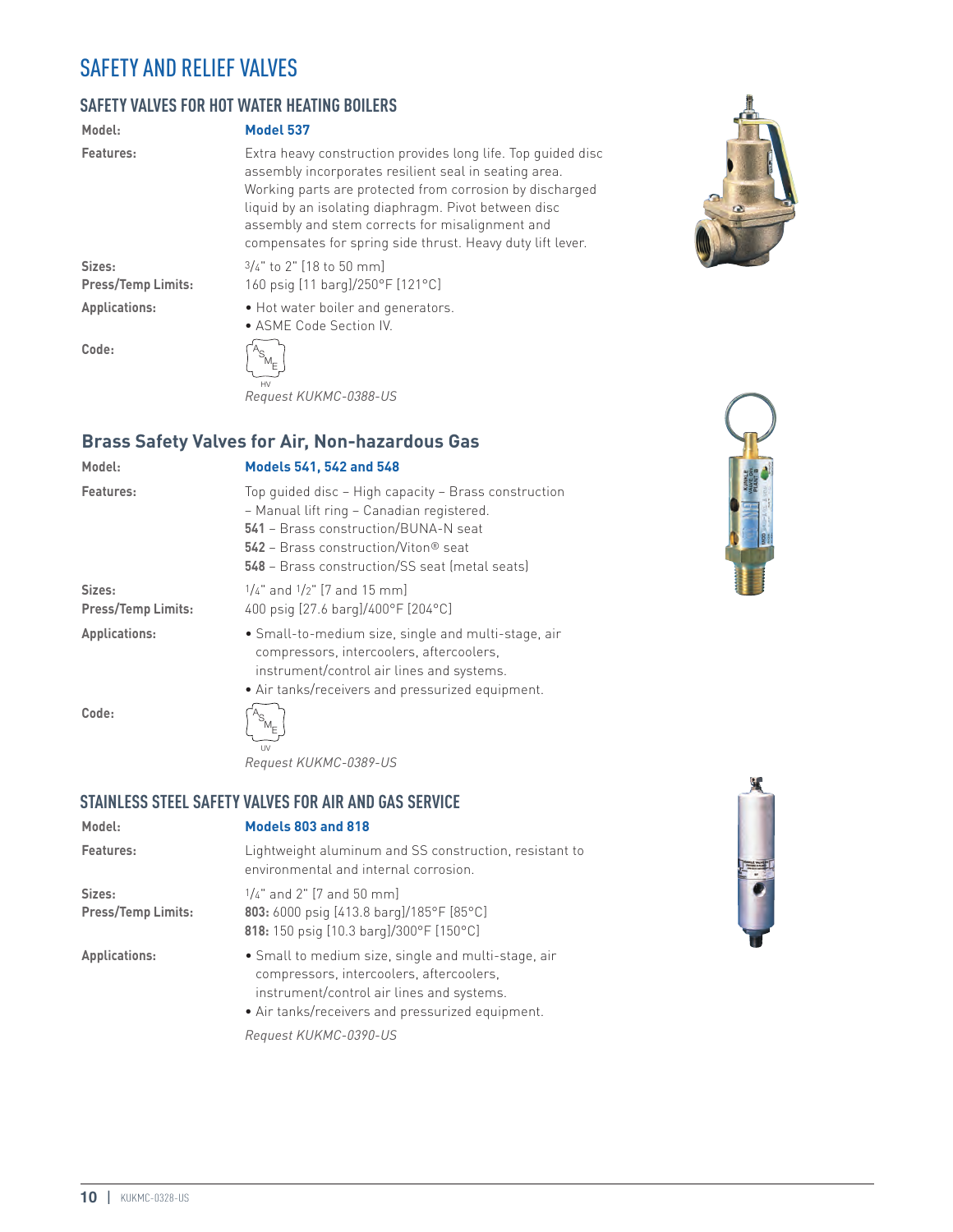### **Bronze, Steel and StainleSS Steel Safety relief ValVeS for air, GaS, Steam, liquid and Vacuum SerVice**

**Model: Models 910, 911, 912 and 913**



| Features:            | Valve housing is heavy duty cast steel, stainless steel or<br>bronze. Standard spring material is stainless steel<br>suitable for temperatures to 550°F [288°C]. High<br>temperature alloy spring good to 800°F [427°C]. Hex on<br>valve nozzle provides for easy installation. Single control<br>ring offers easy adjustability of blowdown. Pivoting disc<br>design offers exceptional seat alignment. Seats lapped to<br>optical flatness. Guide-to-nozzle ratio reduces friction.<br>Models 920, 921 and 927 are certified for ASME Section I -<br>Special Requirements. Models 916, 917, 918 and 919<br>O-ring soft seated valves are temperature limited by soft<br>seat material. Available for FM Firepump service. |
|----------------------|-----------------------------------------------------------------------------------------------------------------------------------------------------------------------------------------------------------------------------------------------------------------------------------------------------------------------------------------------------------------------------------------------------------------------------------------------------------------------------------------------------------------------------------------------------------------------------------------------------------------------------------------------------------------------------------------------------------------------------|
| Sizes:               | $1/2$ " to 2" [15 to 50 mm]                                                                                                                                                                                                                                                                                                                                                                                                                                                                                                                                                                                                                                                                                                 |
| Press/Temp Limits:   | 910: 1400 psig [96.5 barg]/800°F [427°C]                                                                                                                                                                                                                                                                                                                                                                                                                                                                                                                                                                                                                                                                                    |
|                      | steel/stainless steel trim.                                                                                                                                                                                                                                                                                                                                                                                                                                                                                                                                                                                                                                                                                                 |
|                      | 911: 1400 psig [96.5 barg]/800°F [427°C]                                                                                                                                                                                                                                                                                                                                                                                                                                                                                                                                                                                                                                                                                    |
|                      | all stainless steel.                                                                                                                                                                                                                                                                                                                                                                                                                                                                                                                                                                                                                                                                                                        |
|                      | 912: 300 psig [17.2 barg]/406°F [208°C]                                                                                                                                                                                                                                                                                                                                                                                                                                                                                                                                                                                                                                                                                     |
|                      | bronze/brass trim.                                                                                                                                                                                                                                                                                                                                                                                                                                                                                                                                                                                                                                                                                                          |
|                      | 913: 1400 psig [96.5 barg]/425°F [219°C]                                                                                                                                                                                                                                                                                                                                                                                                                                                                                                                                                                                                                                                                                    |
|                      | bronze/SST trim                                                                                                                                                                                                                                                                                                                                                                                                                                                                                                                                                                                                                                                                                                             |
| <b>Applications:</b> | • Air/gas compressors.                                                                                                                                                                                                                                                                                                                                                                                                                                                                                                                                                                                                                                                                                                      |
|                      | · Liquid Filled Pressure Vessels/Systems -<br>ASME Sec. VIII (UV).                                                                                                                                                                                                                                                                                                                                                                                                                                                                                                                                                                                                                                                          |
|                      | • High Temperature/Pressure Hot Water Boilers -<br>ASME Sec. I (V).                                                                                                                                                                                                                                                                                                                                                                                                                                                                                                                                                                                                                                                         |
|                      | · Pressure vessels - containing gas, air or steam.                                                                                                                                                                                                                                                                                                                                                                                                                                                                                                                                                                                                                                                                          |
|                      | • Process and industrial applications requiring                                                                                                                                                                                                                                                                                                                                                                                                                                                                                                                                                                                                                                                                             |
|                      | steel/stainless steel construction.                                                                                                                                                                                                                                                                                                                                                                                                                                                                                                                                                                                                                                                                                         |
|                      | · Optional resilient soft seats available for superior                                                                                                                                                                                                                                                                                                                                                                                                                                                                                                                                                                                                                                                                      |
|                      | leak free performance.                                                                                                                                                                                                                                                                                                                                                                                                                                                                                                                                                                                                                                                                                                      |
|                      | · Vacuum service.                                                                                                                                                                                                                                                                                                                                                                                                                                                                                                                                                                                                                                                                                                           |
| Code:                | C€                                                                                                                                                                                                                                                                                                                                                                                                                                                                                                                                                                                                                                                                                                                          |
|                      |                                                                                                                                                                                                                                                                                                                                                                                                                                                                                                                                                                                                                                                                                                                             |
|                      | Request KUKMC-0392-US                                                                                                                                                                                                                                                                                                                                                                                                                                                                                                                                                                                                                                                                                                       |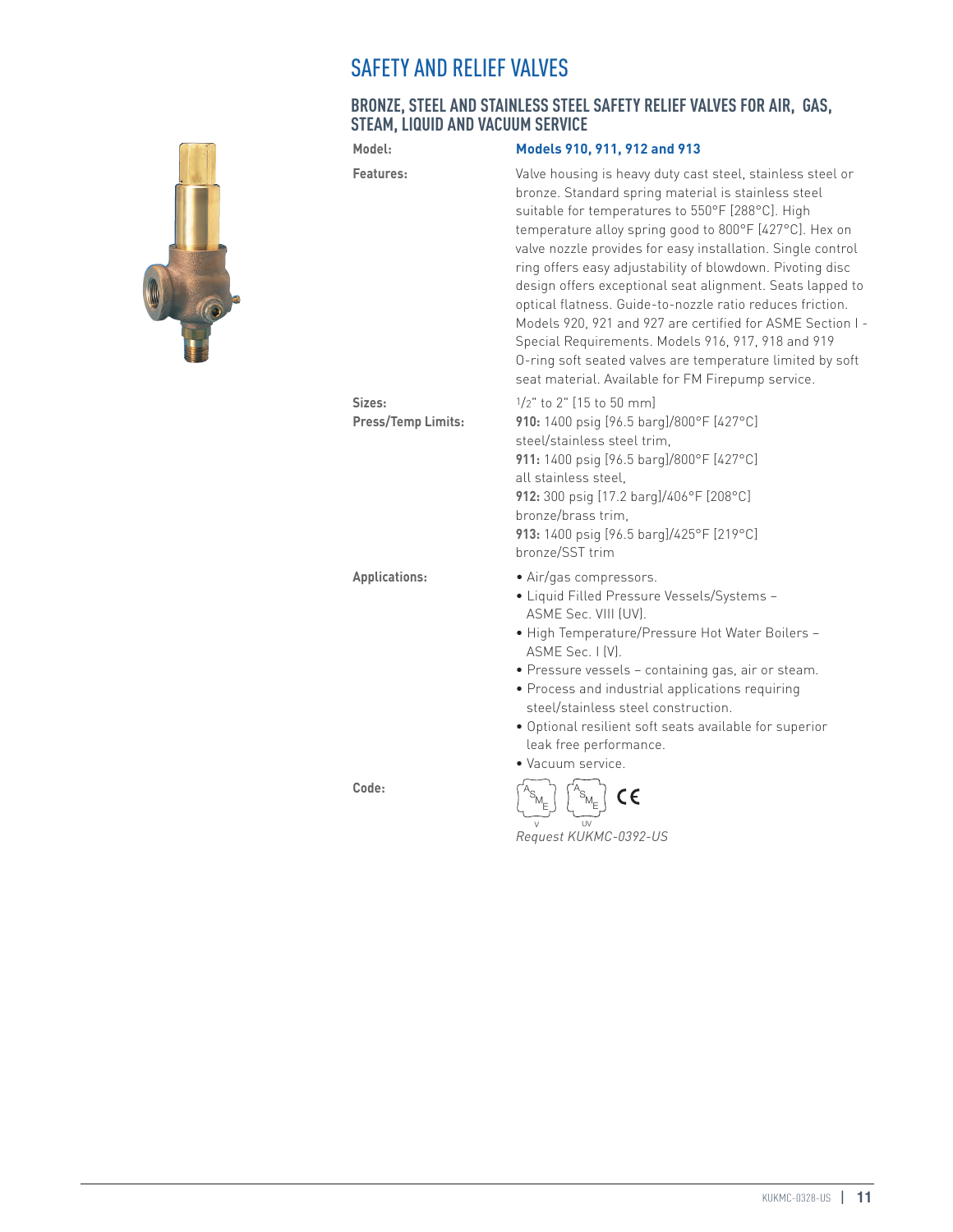## **iron Safety ValVeS for Steam HeatinG BoilerS**

| Model:                              | Model 930                                                                                                                                                                                                                                                                                                                                                                                        |
|-------------------------------------|--------------------------------------------------------------------------------------------------------------------------------------------------------------------------------------------------------------------------------------------------------------------------------------------------------------------------------------------------------------------------------------------------|
| Features:                           | Extra high capacity for industrial, commercial and<br>residential low pressure, steam heating boilers. Cast iron<br>with bronze nozzle, disc and guide. Large seat area/quide<br>area ratio, along with disc pivot design insures top valve<br>performance. Flat bronze valve seats are lapped for<br>optimum performance. Reversible lift lever for "pull-up"<br>or "pull-down" manual testing. |
| Sizes:<br><b>Press/Temp Limits:</b> | $2"$ , $2^{1}/2"$ and $3"$ [50, 65 and 80 mm]<br>5 psig [1.03 barg]/250°F [122°C]                                                                                                                                                                                                                                                                                                                |
| Applications:                       | • Low pressure steam heating boilers ASME<br>Code Section IV, 15# set pressure.                                                                                                                                                                                                                                                                                                                  |
| Code:                               |                                                                                                                                                                                                                                                                                                                                                                                                  |



**Code:**

**Model: Series 6000 Valve housing** 

**Bronze Safety ValVeS for air Steam, non-HazardouS GaS**

*Request KUKMC-0391-US* HV

**Code:**

### **Features:** A heavy duty casting. Wide hex on valve body provides clearance for easy installation. Seats lapped to optical flatness. Dual control rings offer easy adjustability for precise opening with minimum pre-open or simmer and exact blowdown control. Ball bearing pivot between disc and spring corrects misalignment and compensates for spring side thrust. Grooved piston type disc reduces sliding area and friction. Heavy duty lift lever assembly. Models 6010, 6030, 6182 and 6130 provided with optional resilient O-ring seat for superior leak- free performance. Models 6021, 6121, 6221, and 6934 offer Teflon® (PFA) disc insert for exceptional leak-free performance (use on steam only). Models 6030, 6130, 6230, and 6935 supplied with stainless steel disc and nozzle for use on severe applications and/or set pressure up to 300 psig [20.7 barg].

**Sizes:** <sup>1</sup>/2" to 2<sup>1</sup>/2" [15 to 65 mm] **Press/Temp Limits:** 300 psig [20.7 barg]/425°F [219°C]

- **Applications:** Steam boilers and generators.
	- Air/gas compressors reciprocating or rotary portable or stationary, intercoolers and aftercoolers.
	- Pressure Vessels containing steam, air or non-hazardous gas. Including tanks, receivers, sterilizers and autoclaves.
	- Pressure Reducing Valves protection of the discharge or low pressure side of system.
	- Models 6933, 6934 and 6935 are certified for ASME Section IV.
	- O-ring disk available with BUNA-N, EPR and Viton®.



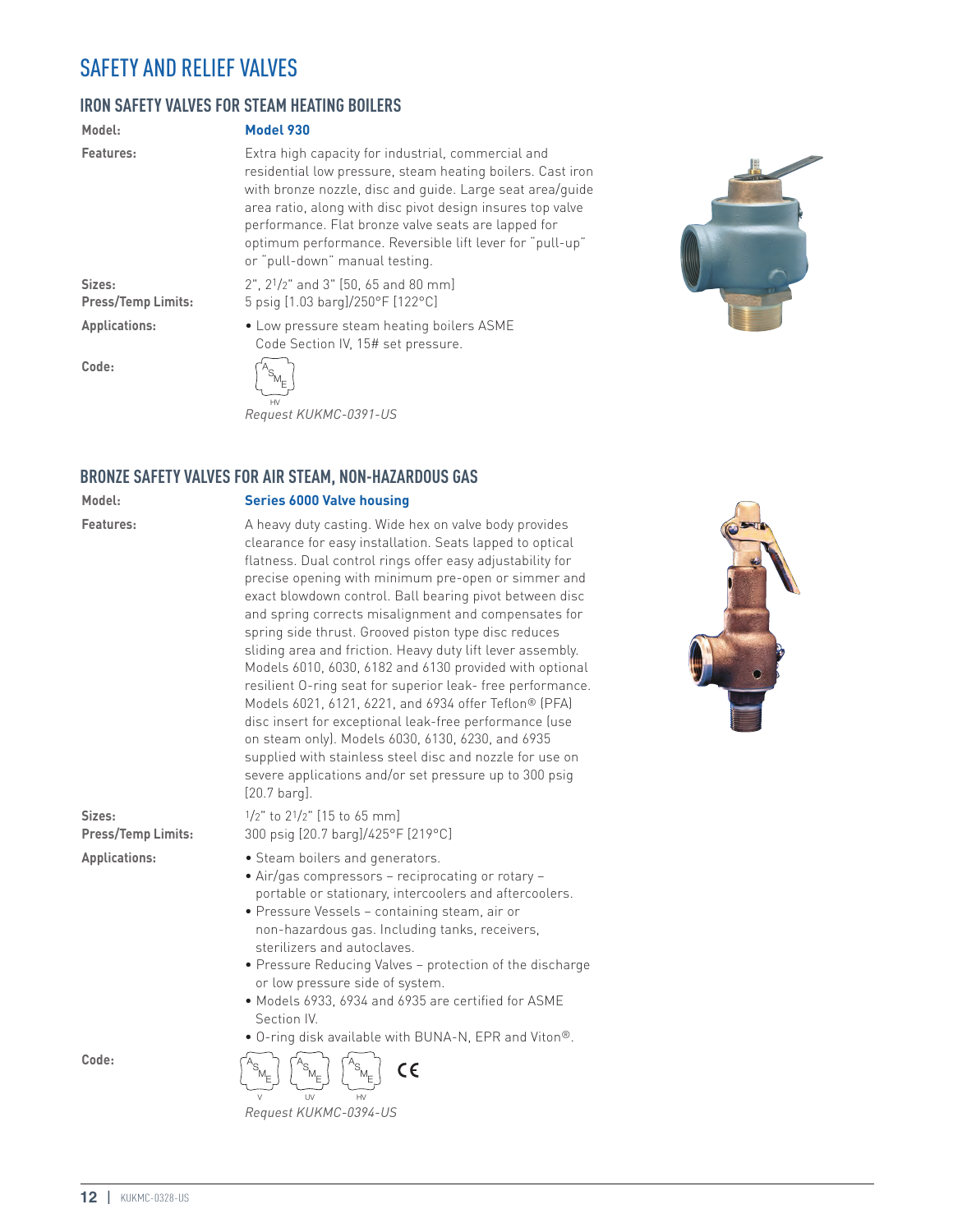# **iron Safety ValVeS for air Steam, non-HazardouS GaS SerVice**

### **Model: Models 6252 and 6254**



**Code:**

Features: **Heavy duty construction of high quality cast iron with** stainless steel semi-nozzle trim. Bolted bonnet design for easy maintenance. Seats lapped to optical flatness. Dual control rings offer easy adjustability for precision opening with minimum pre-open or simmer and exact blowdown control. Heavy duty lift lever assembly.

**Sizes:** 11/2" to 6" [40 to 150 mm] **Press/Temp Limits:** 250 psig [17.2 barg]/406°F [208°C]

- **Applications:** Steam boilers and generators.
	- Pressure reducing stations.
	- Air/gas compressors reciprocating or rotary.
	- Pressure vessels including tanks, receivers, intercoolers, oil-gas separators, lines.
	- Blower applications.
	- Vacuum service.



*Request KUKMC-0393-US*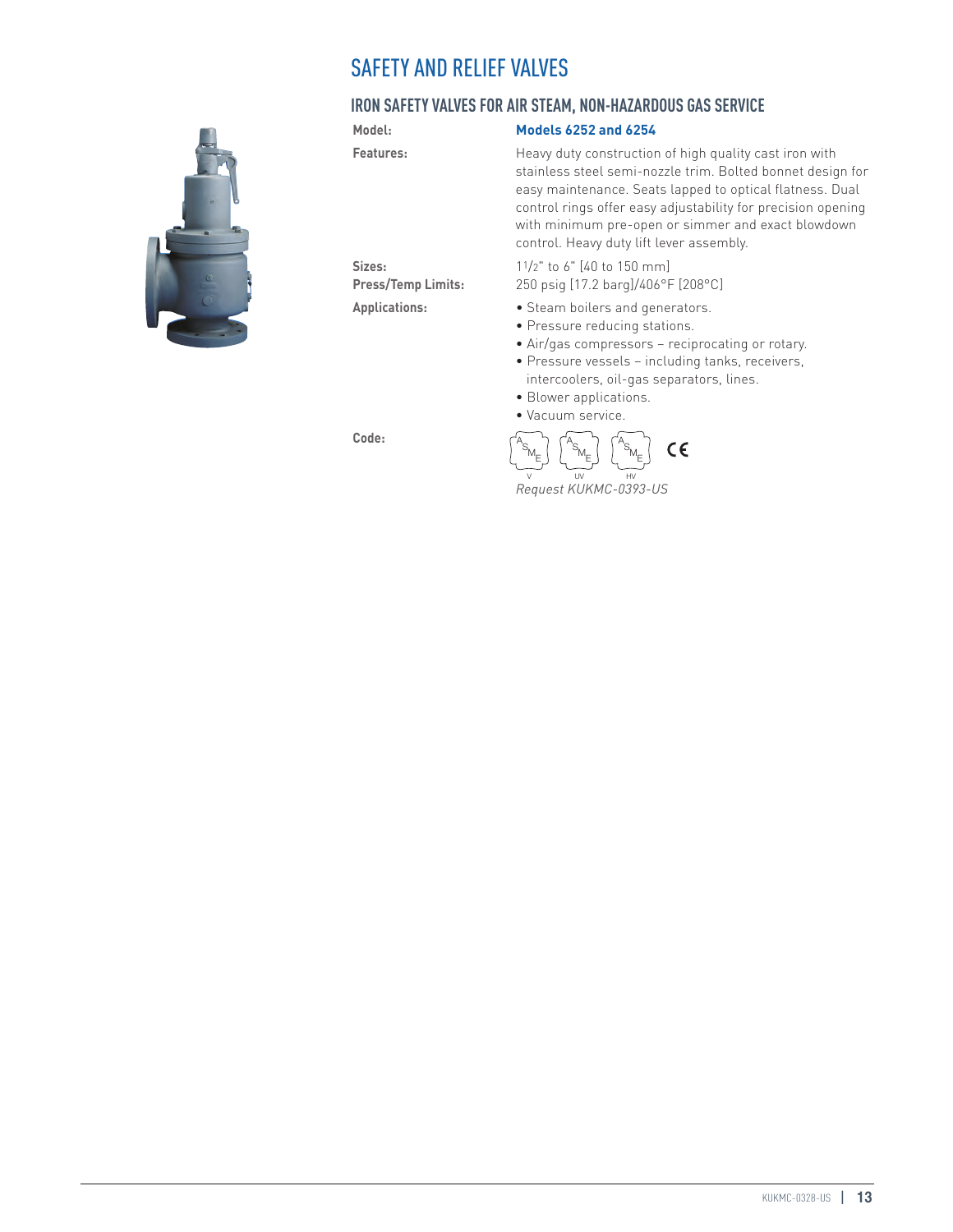### **Model Index**

| <b>Model</b>      | <b>Inlet Sizes</b><br>in      | [mm]            | TdN    | Flange | Air/Gas | Steam  | <b>Hot Water</b> | Liquid | Vacuum | <b>Model</b> | <b>Inlet Sizes</b><br>in<br>[mm] |              |        | Flange | Air/Gas | Steam           | <b>Hot Water</b> | Liquid | Vacuum |
|-------------------|-------------------------------|-----------------|--------|--------|---------|--------|------------------|--------|--------|--------------|----------------------------------|--------------|--------|--------|---------|-----------------|------------------|--------|--------|
| 1 and 2           | $1/2$ , $3/4$ - 1             | $[15, 18 - 25]$ | $\Box$ |        | $\Box$  | $\Box$ |                  |        |        | 9161/2       | $1/2 - 2$                        | $[15 - 50]$  | $\Box$ | $\Box$ | $\Box$  | $\Box$          |                  | $\Box$ | $\Box$ |
| 19                | $1/2 - 3$                     | $[15 - 80]$     | $\Box$ | $\Box$ |         |        |                  | $\Box$ |        | 917          | $1/2 - 2$                        | $[15 - 50]$  | $\Box$ | $\Box$ | $\Box$  | $\Box$          |                  | $\Box$ | $\Box$ |
| 20                | $1/2 - 3$                     | $[15 - 80]$     | $\Box$ | $\Box$ |         |        |                  | $\Box$ |        | 918          | $1/2 - 2$                        | $[15 - 50]$  | $\Box$ |        | $\Box$  | $\Box$          |                  | □      | $\Box$ |
| 200A/200H 1/2 - 2 |                               | $[15 - 50]$     | $\Box$ | $\Box$ |         |        |                  | $\Box$ |        | 919          | $1/2 - 2$                        | $[15 - 50]$  | $\Box$ | $\Box$ | $\Box$  | $\Box$          |                  | $\Box$ | $\Box$ |
| 30                | 1/4                           | $[7]$           | $\Box$ |        | $\Box$  |        |                  |        |        | 920, 921     | $1/2 - 2$                        | $[15 - 50]$  | $\Box$ | $\Box$ |         | $\Box$          |                  |        |        |
| 40R               | $1/2 - 3/4$                   | $[15 - 18]$     | $\Box$ |        |         | $\Box$ |                  |        |        | 927          | $1/2 - 2$                        | $[15 - 50]$  | $\Box$ | $\Box$ |         | $\Box$          |                  |        |        |
| 71S               | $1/2 - 2$                     | $[15 - 50]$     | $\Box$ |        |         |        |                  | $\Box$ |        | 930          | 2, 21/2, 3                       | [50, 65, 80] | $\Box$ |        |         | $\Box$          |                  |        |        |
| 171               | $1/2 - 2$                     | $[15 - 50]$     | $\Box$ |        |         |        |                  | $\Box$ |        | 6010         | $1/2 - 21/2$                     | $[15 - 50]$  | $\Box$ |        | $\Box$  | $\Box$          |                  |        |        |
| 171S              | $1/2 - 2$                     | $[15 - 50]$     | $\Box$ |        |         |        |                  | $\Box$ |        | 6021         | $1/2 - 21/2$                     | $[15 - 50]$  | $\Box$ |        | $\Box$  | $\Box$          |                  |        |        |
| 91                | $11/4 - 6$                    | $[32 - 150]$    | $\Box$ | $\Box$ |         |        |                  | $\Box$ |        | 6030         | $1/2 - 2$                        | $[15 - 50]$  | $\Box$ |        | $\Box$  | $\Box$          |                  |        |        |
| 218               | $3 - 6$                       | $[80 - 150]$    | $\Box$ | $\Box$ |         |        |                  | $\Box$ |        | 6182         | $1/2 - 2$                        | $[15 - 50]$  | $\Box$ |        | $\Box$  | $\Box$          |                  |        |        |
| 228               | $3 - 6$                       | $[80 - 150]$    | $\Box$ | $\Box$ |         |        |                  | $\Box$ |        | 6130         | $1/2 - 2$                        | $[15 - 50]$  | $\Box$ |        | $\Box$  | $\Box$          |                  |        |        |
| 140               | $\frac{3}{8}$ - $\frac{1}{2}$ | $[10 - 15]$     | $\Box$ |        |         |        |                  | $\Box$ |        | 6186         | $1/2 - 2$                        | $[15 - 50]$  | $\Box$ |        | $\Box$  | $\Box$          |                  |        |        |
| 189               | $1/2 - 3/4$                   | $[15 - 18]$     | $\Box$ |        | $\Box$  |        |                  |        |        | 6283         | $3/4 - 2$                        | $[18 - 50]$  | $\Box$ |        | $\Box$  | $\Box$          |                  |        |        |
| 363               | $1/2 - 3/4$                   | $[15 - 18]$     | $\Box$ |        | $\Box$  |        |                  |        |        | 6221         | $3/4 - 2$                        | $[18 - 50]$  | $\Box$ |        | $\Box$  | $\Box$          |                  |        |        |
| 389               | $1/2 - 3/4$                   | $[15 - 18]$     | $\Box$ |        | $\Box$  |        |                  |        |        |              |                                  |              |        |        |         |                 |                  |        |        |
| 215V              | 2, 21/2, 3                    | [50, 65, 80]    | $\Box$ |        | $\Box$  |        |                  |        | $\Box$ | 6230         | $3/4 - 2$                        | $[18 - 50]$  | $\Box$ |        | $\Box$  | $\Box$          |                  |        |        |
| 337               | 2, 21/2, 3                    | [50, 65, 80]    | $\Box$ |        | $\Box$  |        |                  |        |        | 6933         | $1/2 - 2$                        | $[15 - 50]$  | $\Box$ |        |         | $\Box$          |                  |        |        |
| 338               | 2                             | $[50]$          | $\Box$ |        | $\Box$  |        |                  |        |        | 6934         | $1/2 - 2$                        | $[15 - 50]$  | $\Box$ |        |         | $\Box$          |                  |        |        |
| 230/330           | 1/4                           | $[7]$           | $\Box$ |        | $\Box$  |        |                  |        |        | 6935         | $1/2 - 2$                        | $[15 - 50]$  | $\Box$ |        |         | $\Box$          |                  |        |        |
| 333               | 1/4                           | $[7]$           | $\Box$ |        | $\Box$  |        |                  |        |        | 6252         | $11/2 - 6$                       | $[40 - 150]$ | $\Box$ | $\Box$ | $\Box$  | $\Box$          |                  |        |        |
| 264/265           | $1/2, 3/4 - 1$                | $[15, 18 - 25]$ | $\Box$ |        | $\Box$  | $\Box$ |                  | $\Box$ |        | 6254         | $11/2 - 4$                       | $[40 - 100]$ | $\Box$ | $\Box$ |         | $\hfill\square$ |                  |        |        |
| 266/267           | $1/2$ , $3/4$ - 1             | $[15, 18 - 25]$ | $\Box$ |        | $\Box$  | $\Box$ |                  | $\Box$ |        |              |                                  |              |        |        |         |                 |                  |        |        |
| 300/600           | $11/4 - 6$                    | $[32 - 150]$    |        | $\Box$ | $\Box$  | $\Box$ |                  |        |        |              |                                  |              |        |        |         |                 |                  |        |        |
| 537               | $3/4 - 2$                     | $[18 - 50]$     | $\Box$ |        |         |        | $\Box$           |        |        |              |                                  |              |        |        |         |                 |                  |        |        |
| 541, 542          | $1/4 - 1/2$                   | $[7 - 15]$      | $\Box$ |        | $\Box$  |        |                  |        |        |              |                                  |              |        |        |         |                 |                  |        |        |
| 548               | $1/4 - 1/2$                   | $[7 - 15]$      | $\Box$ |        | $\Box$  |        |                  |        |        |              |                                  |              |        |        |         |                 |                  |        |        |
| 803, 818          | $1/4 - 2$                     | $[7 - 50]$      | $\Box$ |        | $\Box$  |        |                  |        |        |              |                                  |              |        |        |         |                 |                  |        |        |
| 910               | $1/2 - 2$                     | $[15 - 50]$     | $\Box$ | $\Box$ | $\Box$  | $\Box$ |                  | $\Box$ | $\Box$ |              |                                  |              |        |        |         |                 |                  |        |        |
| 911               | $1/2 - 2$                     | $[15 - 50]$     | $\Box$ | $\Box$ | $\Box$  | $\Box$ |                  | $\Box$ | $\Box$ |              |                                  |              |        |        |         |                 |                  |        |        |

### **Notes:**

\* Pressure and temperature limits may vary depending upon valve size, material, etc. Please consult appropriate product catalog for specific data.

912  $1/2$   $[15 - 50]$   $\Box$   $\Box$   $\Box$   $\Box$ 913  $1/2 - 2$  [15 - 50]  $\Box$   $\Box$   $\Box$   $\Box$   $\Box$ 

1. As improvements in design are continually being made, specifications are not to be regarded as binding in detail and dimensions/materials are subject to change without notice. Kunkle does not accept liability for damages which result from errors, omissions, misuse or misapplication of any information contained in this brochure.